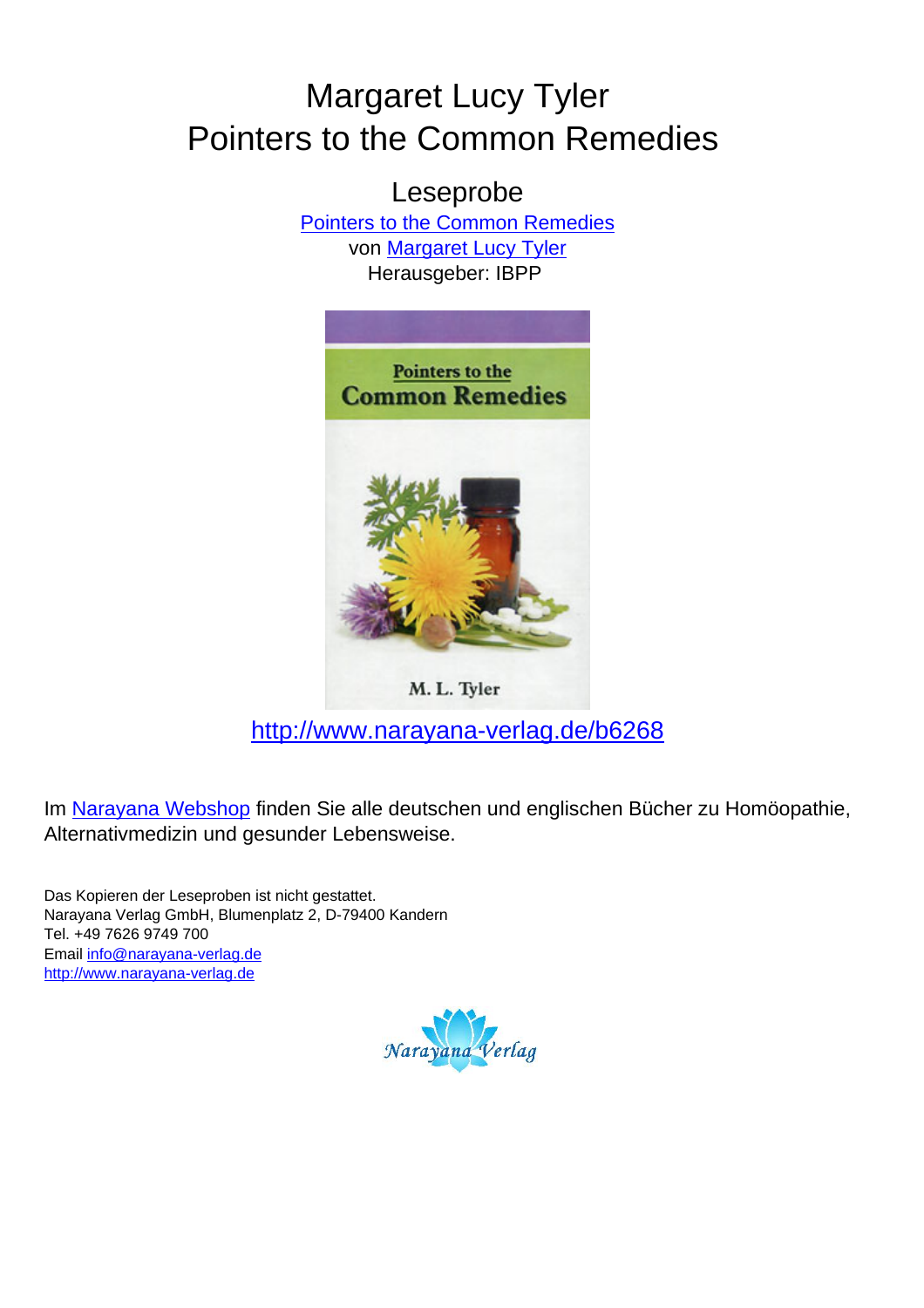#### SOME ASTHMATIC CONDITIONS WITH THEIR REMEDIES

(N.B.—The big-type remedies for Asthma in Children are CHAM., IPEC., NAT. s., PULS., SAMB.)

And N.B.—*Periodically* and *Special hours* are sometimes very important in selecting the remedy for asthma : but allow for summer-time : remedies take no account of this !

*Arsenicum ..* Worse at night : after midnight. *Worst hour 2 a.m.* (1 to 2 a.m.). Periodic attacks : spasmodic. Worse cold air (rev. of *Puls.).*  Better bending forward *(Kali carb., Kali bi., Lach., Spong.) ; >* rocking *(Kali carb.).*  Leaps from bed ;  $\langle$  lying ; lying impossible *(Kali carb.).*  Worse motion. Great debility and burning in chest. *Ars.* is 'typically RESTLESS ; ANXIOUS ; IN FEAR. ANGUISH. *Agonizing fear of death* (ACON.). Worse for ices. Better for heat applied and hot drinks. Hippocratic face. *Kali carb. .. Worst hours 2 to* 3, *and* 3 *a.m. (Samb.),* or 2 to 4 a.m. Better sitting upright, sitting *forward,* head on table on knees ; > rocking *(Ars.).*  Worse lying ; lying impossible *(Ars.).*  Worse drinking ; worse motion. Sensation of no air in chest. < draughts *(Hep., Nux). Kali ars. .. Worst hour-2 to* 3 *a.m. (Kali carb.).* Worse touch : noise. Can't get too warm, even in summer. Worse every other day, or every third day. *Aralia rac. ..* Asthma ; loud wheezing with cough. Worse evening and night ; *after first sleep ;* after short sleep ; after a nap. Would suffocate if did not sit up. Expectoration warm and salty.

**Narayana Verlag, 79400 Kandern, Phone 07626 974 970 – 0 Excerpts from Tyler, Margaret Lucy: Pointers to the Common Remedies**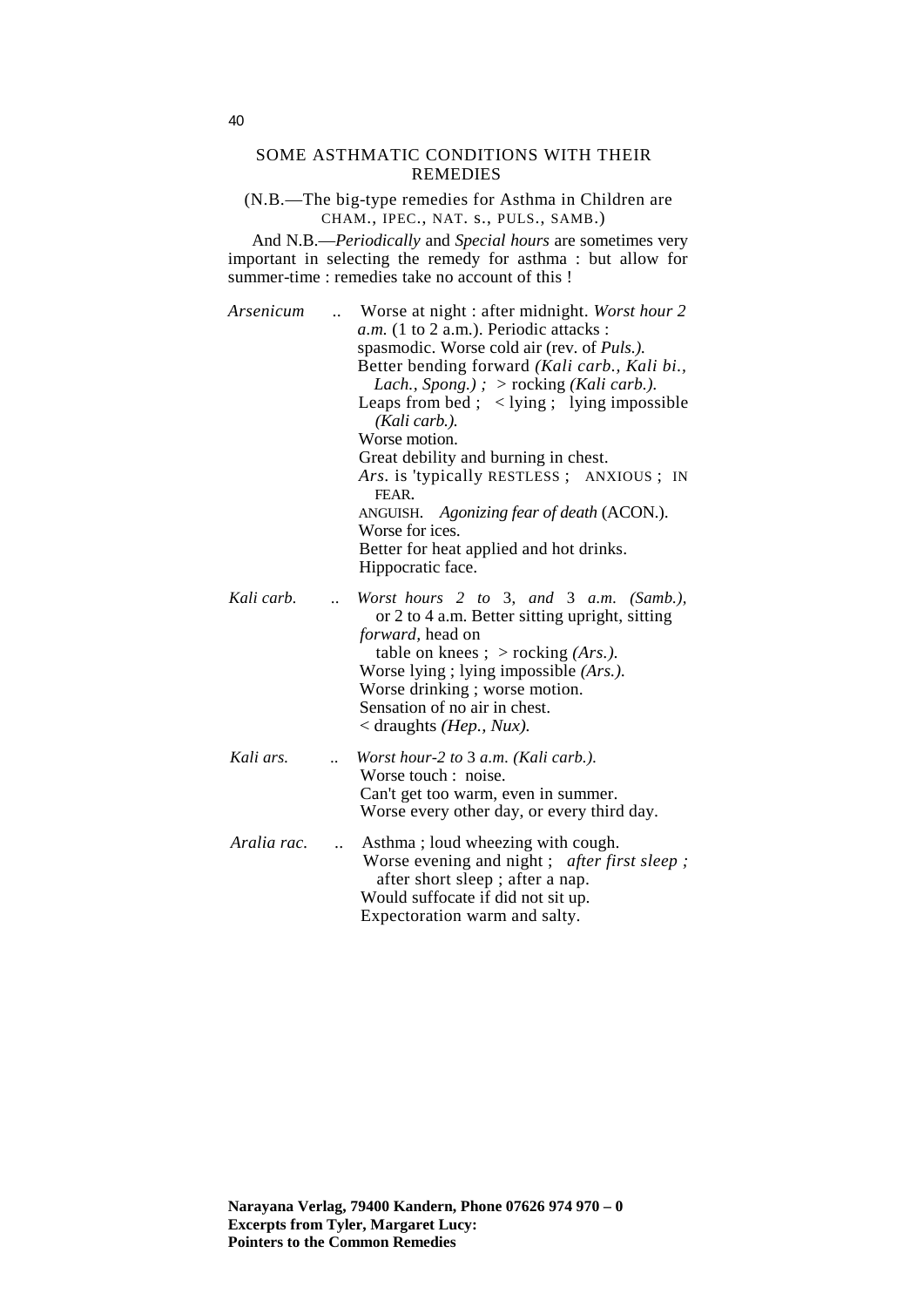| Sambucus      | Attacks 3 a.m. (Kali curb.). Must spring out<br>of bed $(Ars.)$ .<br>Sudden attacks in the night. Child wakes;<br>sits up ; turns blue ; gasps for breath ; seems<br>almost dying. Then it goes to sleep, to wake<br>up with another attack, again and again.<br>Asthma with suffocative attacks; may be well<br>when awake, but sleeps into the trouble<br>(Lack., Aral.).<br>Samb. has dry heat when asleep, profuse sweat<br>when awake. (Profuse sweat when asleep<br>Con.)                                                                                                                                                        |
|---------------|----------------------------------------------------------------------------------------------------------------------------------------------------------------------------------------------------------------------------------------------------------------------------------------------------------------------------------------------------------------------------------------------------------------------------------------------------------------------------------------------------------------------------------------------------------------------------------------------------------------------------------------|
| Cuprum        | Spasmodic asthma. Violent sudden attacks,<br>$\ddot{\phantom{a}}$<br>last one to three hours, suddenly cease<br>(Sdmb.).<br>Dreadful spasmodic breathing. Great rattling.<br>The more the dyspnoea the more the thumbs will<br>be clenched and fingers cramped.<br>Spasmodic asthma, and violent dry spasmodic<br>cough : " will be suffocated." A<br>characteristic : <i>strong metallic taste (Rhus)</i> .                                                                                                                                                                                                                           |
| Natrum sulph. | Worst hour, 4 to 5 a.m.<br>Worse wet weather : warm wet (worse cold dry<br>Acon., Hep., Nux).<br>Great dyspnoea ; violent attacks.<br>Profuse greenish purulent expectoration.<br>Dyspnoea with cough and copious expectora-<br>tion. Humid asthma.<br>" If in a child, give it as first remedy."<br>From damp weather; cold damp dwellings;<br>night air.<br>Worse lying on left side.<br>In pneumonia of left lower chest.<br>Loose cough with soreness and pain through<br>left chest ( <i>Bry.</i> , with $\frac{dy}{dx}$ cough).<br>Springs up in bed (Ars.) and holds chest.<br>Pain lower left chest (lower right chest, Ars.). |
|               | Dulcamara  " Asthma humidum " : loose cough and rattling of<br>mucus. Worse cold, wet weather (Nat sul.).<br>From suppressed sweat. From going from<br>heat into icy cold. (Its " chronic " is Sulph.)                                                                                                                                                                                                                                                                                                                                                                                                                                 |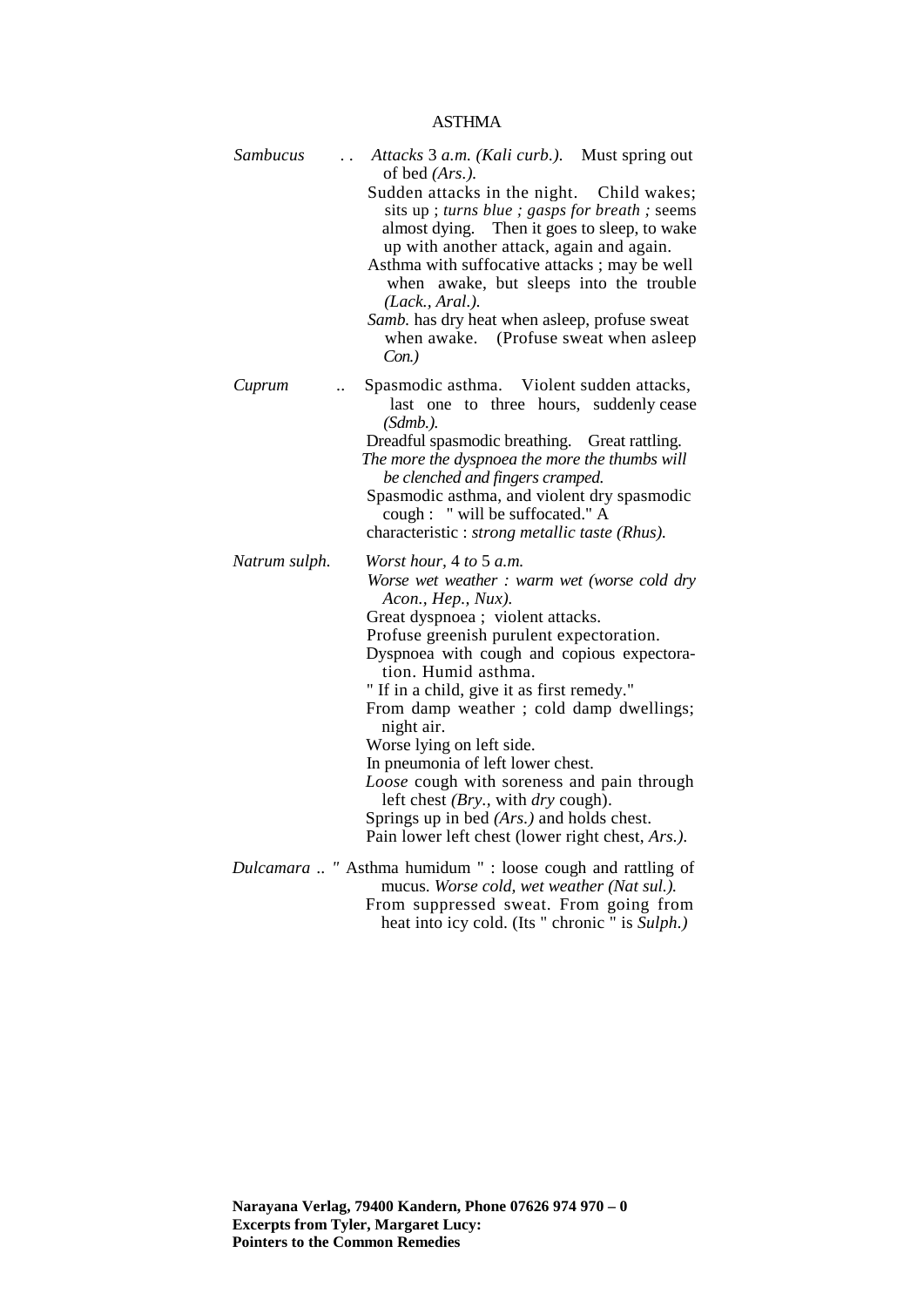| Ipecacuanha         | " Violent degree of dyspnoea, with wheezing<br>and great precordial weight and anxiety."<br>Asthmatic bronchitis. Suffocates and gags<br>with cough; spits up a little blood (Ferr.).<br>Has to sit up at night to breathe.<br>Gasps for air at the open window.<br>Worse warmth; better open air (Puls.).<br>" Suffocative cough ; stiffens out, turns red<br>or blue, gags or vomits." KENT.<br>" Hands and feet drip cold sweat."                                                                                                                                                                                                                            |
|---------------------|-----------------------------------------------------------------------------------------------------------------------------------------------------------------------------------------------------------------------------------------------------------------------------------------------------------------------------------------------------------------------------------------------------------------------------------------------------------------------------------------------------------------------------------------------------------------------------------------------------------------------------------------------------------------|
| Antimonium<br>tart. | Dyspnoea:<br>must be supported in sitting<br>position.<br>Great accumulation of mucus with coarse rattling<br>(Ipec., but I pec. has great expulsive power),<br>filling up with it, with inability to raise it.<br>Especially in children and old people.<br>Suffocative shortness of breath. Chest seems<br>full, but less and less is raised (Zinc.).<br>Increasingly weak, drowsy, sweaty<br>and<br>relaxed.<br>Great drowsiness—almost to coma.<br>Face pale, or cyanotic.<br>Nausea and loathing of food. Thirstless.<br>Irritable : won't be touched or disturbed.                                                                                        |
| Aconite             | Aconite is sudden, violent, acute.<br>" AGONY : sits straight up : can hardly<br>Pulse a thread. Sweats with<br>breathe.<br>anxiety."<br>Asthma from active hyperaemia of lungs and<br>brain.<br>Face red : eyes staring: after emotions.<br>" A great storm, sweeps over and passes<br>away."<br>From exposure to cold, dry wind (Hep., Spong.).<br>anxiety. "Going to die." Restless-<br>Fear:<br>ness.<br>Anxious, short, difficult breathing (? with open<br>mouth). (With protruding tongue, Psor.)"<br>Never give <i>Aeon</i> , where the sickness is borne<br>with calmness and patience."<br>Ailments from fright, shock, vexation, COLD,<br>DRY WINDS. |

**42**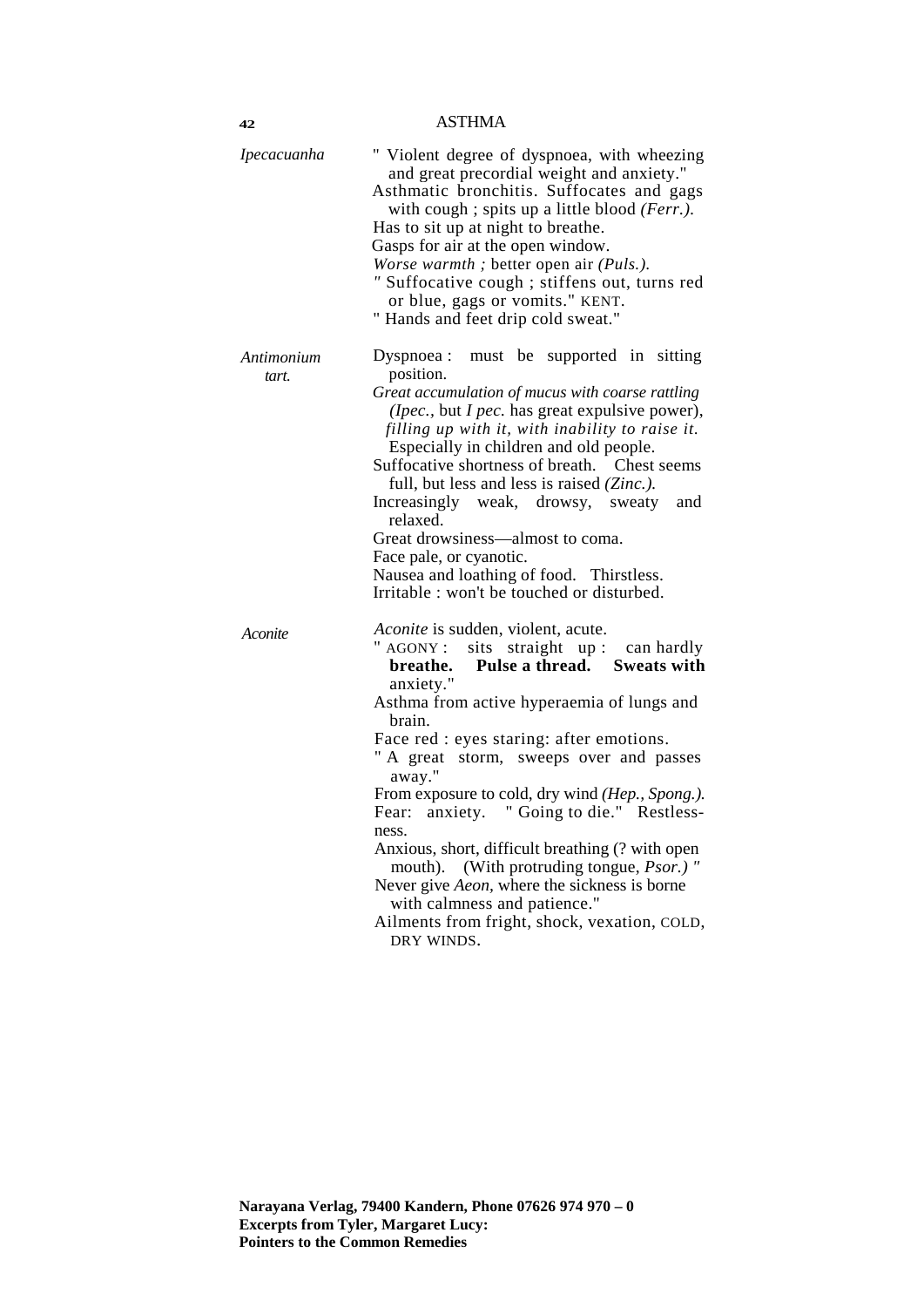| Spongia    | Cardiac dyspnoea, and the most violent forms<br>of asthma.                                              |
|------------|---------------------------------------------------------------------------------------------------------|
|            | Dryness of air passages; whistling, wheezing,<br>seldom rattling.                                       |
|            | Must sit up and bend forward (Ars., Kali carb.).                                                        |
|            | At times, after dyspnoea, white, tough mucus,<br>difficult to expectorate (? has to be swal-<br>lowed). |
|            | Feels as if breathing through a sponge.                                                                 |
|            | Worse cold, dry wind (Aeon., Hep.).                                                                     |
|            | Anxiety and fear (Aeon.).                                                                               |
| Kali nit.  | Asthma with violent dyspnoea : rapid gasping<br>breathing; faintness; nausea.                           |
|            | Thirsty, but can only drink in sips between<br>breaths.                                                 |
|            | Dull stitches or burning pain in chest.                                                                 |
|            | External coldness ; internal burning.                                                                   |
| Stramonium | Violence. Face flushed. Staring look.<br>Desire for light and company. Cannot bear                      |
|            | to be alone.                                                                                            |
|            | Worse in dark and solitude.<br>Yet worse bright light. Looking into light.                              |
| Chamomilla | Asthma after a fit of anger (Ars., Rhus, Ign.).<br>Suffocative<br>dyspnoea. "Chest<br>wide<br>not       |
|            | enough."                                                                                                |
|            | Windpipe as if tied together with a string<br>(? with or from accumulation of flatus).                  |
|            | <i>Better bending head backwards</i> ; in cold air;<br>from drinking cold water.                        |
|            | Hard, dry cough ; coughs in sleep (Arn., Lach.,<br>$etc.$ ).                                            |
|            | Coughs when angry. Impatience of suffering.                                                             |
|            | Irritable and capricious.                                                                               |
|            | One cheek flushed.                                                                                      |
| Ferrum     | Asthma after midnight : must sit up.                                                                    |
|            | Better walking slowly about and talking.                                                                |
|            | Suffocative fits, with warmth of neck and<br>trunk, and limbs cold.                                     |
|            | Oppression from orgasm of blood, expectora-                                                             |
|            | tion of blood (Ipec.).                                                                                  |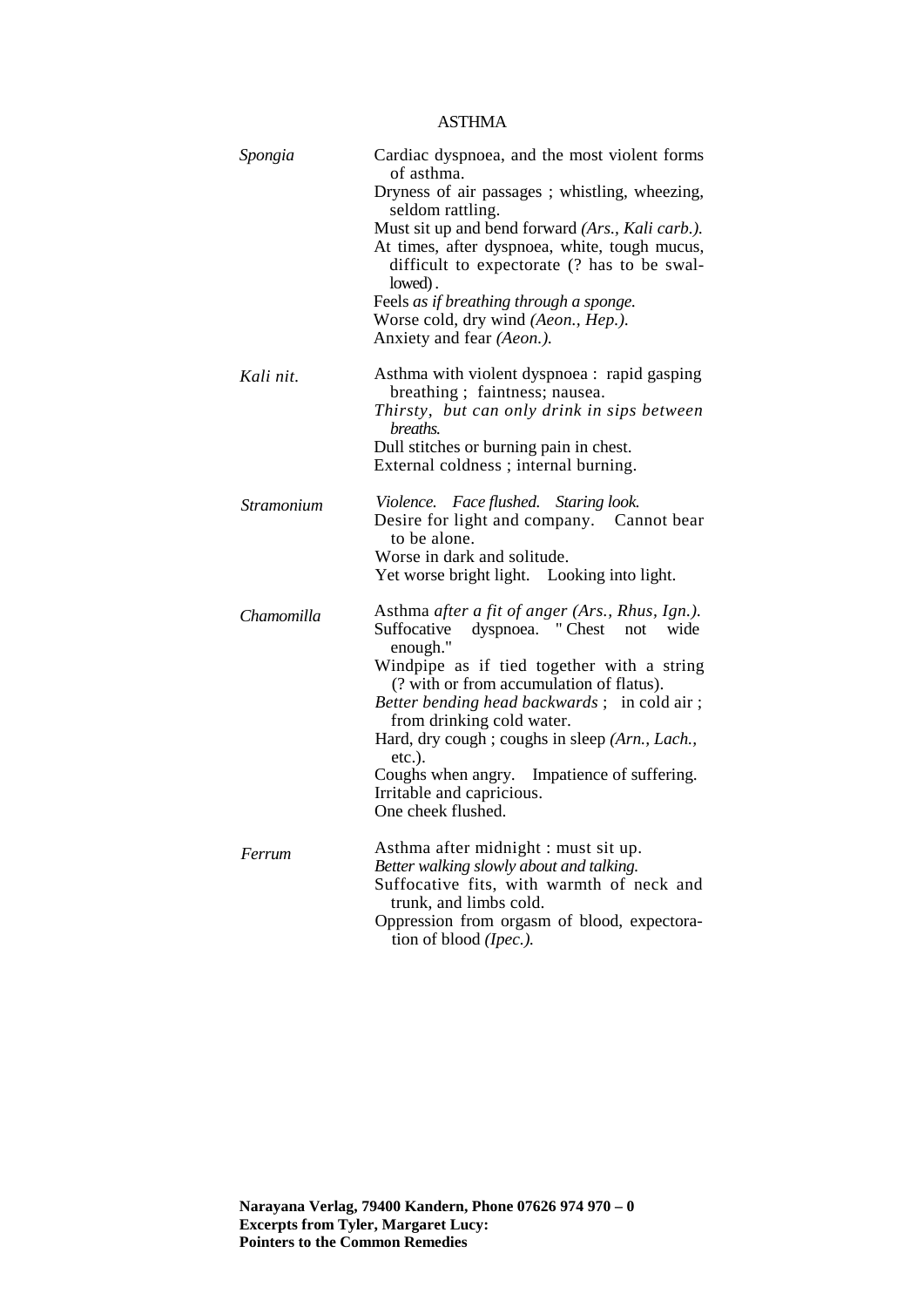| 44       | <b>ASTHMA</b>                                                                                                                                                                                                                                                                                                                                                                                                                          |
|----------|----------------------------------------------------------------------------------------------------------------------------------------------------------------------------------------------------------------------------------------------------------------------------------------------------------------------------------------------------------------------------------------------------------------------------------------|
| Apis     | " Cough impossible, lest something burst"<br>All tense and stretched.<br>or tear loose.<br>Throat feels strangled. Suffocation: can't<br>bear anything about throat (Lach.).<br>Warm room unbearable. Worse warm drinks;<br>heat of fire. Better cold.<br>" As if every breath would be his last.<br>Worse bending forwards or backwards (reverse<br>of Kali carb., etc.; reverse of Cham.).<br>Attacks with violence and rapidity.    |
| Cactus   | Especially useful in acute attacks.<br>Chest constricted, squeezed, caged; as if normal<br>movement prevented by an iron band.<br>Congestion of blood in chest-cannot lie down.<br>Cardiac asthma (Aur., Naja., Lach.).                                                                                                                                                                                                                |
| Lachesis | May occur in sleep (Sulph.) and not wake.<br>Attacks of suffocation in sleep; when falling<br>asleep; on waking; after sleep (Samb.).<br>Better bending forward (Ars., Kali carb.).<br>Worse covering mouth, nose; touching throat.<br>Worse motion of arms; after talking.<br>Wants doors and windows open (Apis, Puls.)<br>Useful in cardiac asthma (Cact., Aur., Naja).<br>Typical <i>Lach</i> , is purple, suspicious, loquacious. |
| Naja     | " A great remedy for asthma, especially cardiac<br>asthma " (Cact., Aur., Lach.). " The breathing<br>is so bad that he cannot lie down."<br>Nervous palpitation; can't speak for choking.<br>Wakes suffocating, gasping, choking (Lach.).<br>Inability to lie on left side.<br>Our most useful remedy in a cardiac state<br>with very few symptoms."                                                                                   |
| Aurum    | Suffocative fits with spasmodic constriction<br>of chest.<br>Asthma from congestion of chest.<br>Face bluish red, cyanotic.<br>Palpitation : falls down unconscious.<br>Cardiac dyspnoea.<br>Deepest depression; hopeless; suicidal.<br>Worse warm wet (Nat sul., Lack., Carbo veg.).                                                                                                                                                  |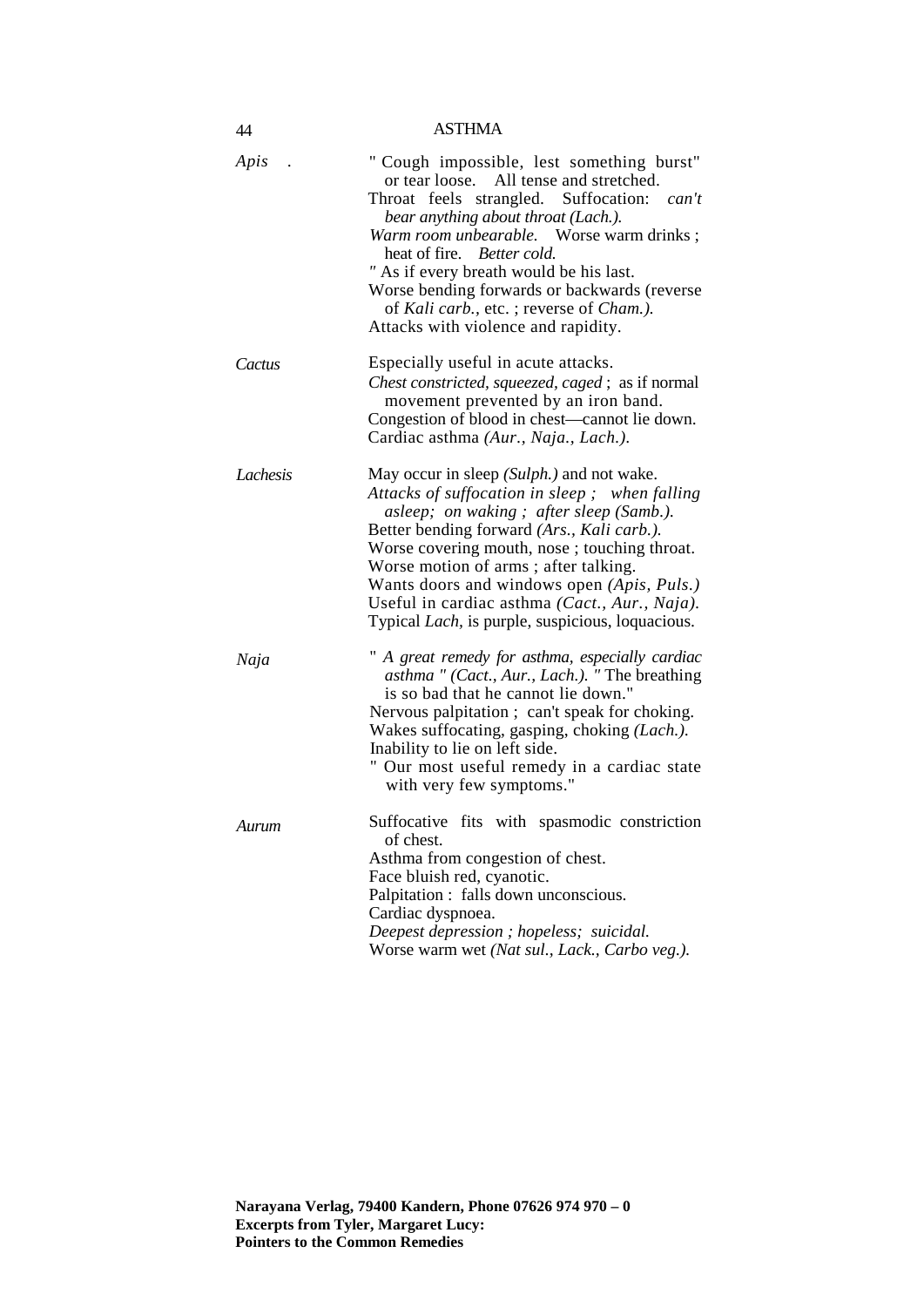| Lobelia    | Extremely difficult breathing from constriction<br>of chest (Cact.). Want of breath, hysterical.<br>Asthma with sensation of lump above sternum.<br>Worse shortest exposure to cold during paroxysm.<br>Deep breath relieves pressure in epigastrium.<br>Attack often preceded by prickling all over,<br>even to fingers and toes.<br>Urine; deep red, with much red sediment.                               |
|------------|--------------------------------------------------------------------------------------------------------------------------------------------------------------------------------------------------------------------------------------------------------------------------------------------------------------------------------------------------------------------------------------------------------------|
| Ambra      | Difficult breathing with cardiac symptoms.<br>Asthmatic dyspnoea ; from any little exertion ;<br>from music ; from excitement.<br>" Asthma of old people and children."<br>Violent spasmodic cough with eructations.<br>Distension with much flatulence;<br>$\langle$ after<br>eating.<br>Worse presence of others.<br>Can only pass stool,<br>or urinate $(Nat. m.)$ when alone. "<br>Hysteria of old age." |
| Nux        | " Asthma from every disordered stomach." "<br>Connected with imperfect and slow digestion."<br>" Something disagrees, and he sits up all night<br>with asthma."<br>Nux is oversensitive; to noise, light, least<br>draught. Is <i>touchy</i> .<br>Craves stimulants ; something to brace him up.<br>" Selects his food, and digests almost none."<br>Worse morning : after eating ; from cold air.           |
| Lycopodium | Asthma with great distension.<br>Feels will burst: must loosen clothes.<br>Asthma and dyspnoea in catarrh of chest.<br>Forehead frowning; alae nasi flap; inability<br>to expectorate (Zinc.).<br>Hours of aggravation (especially of fever),<br>4 to 8 p.m.                                                                                                                                                 |
| Carbo veg. | Asthma with great flatulent distension.<br>Desperate cases of asthma; patient appears<br>to be dying.<br>Air hunger : " Fan me ! fan me ! "<br>Coldness and collapse : cold face, breath.<br>Asthma ever since whooping-cough, etc.                                                                                                                                                                          |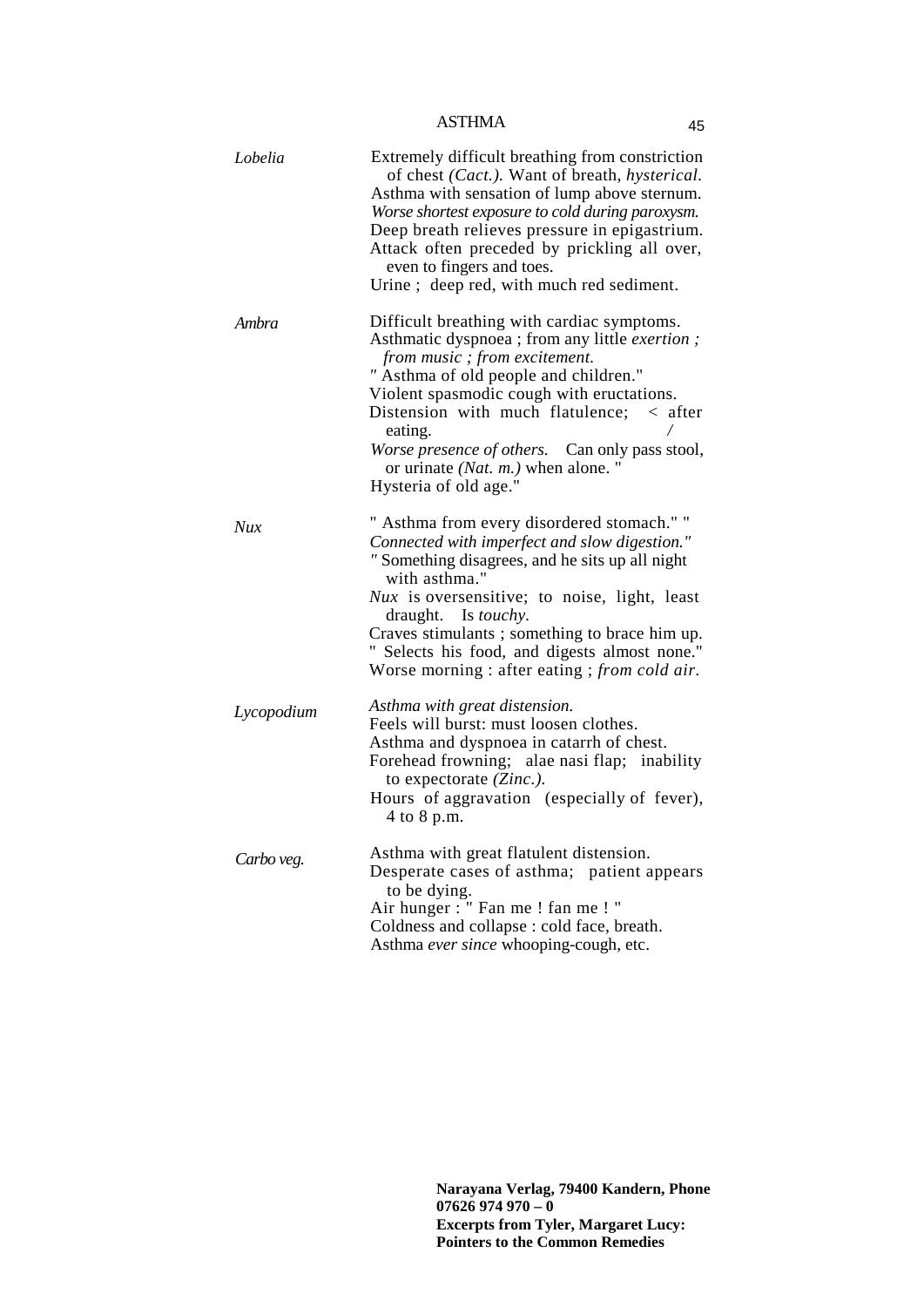| , Bremium  | Asthma of sailors as soon as they go ashore.<br>Asthma of fair and fat children, "like Puls.<br>but where <i>Puls</i> . fails ".<br>Gasping, wheezing, rattling;<br>spasmodic<br>closure of glottis.<br>" Can't breath deeply enough."<br>Must sit up in bed. Constriction.<br>" Air passages full of smoke."<br>Peculiar symptom : Coldness in larynx.<br>Worse from dust.                               |
|------------|-----------------------------------------------------------------------------------------------------------------------------------------------------------------------------------------------------------------------------------------------------------------------------------------------------------------------------------------------------------------------------------------------------------|
|            | AMONG HAHNEMANN'S CHRONIC REMEDIES OF<br><b>CONSTITUTIONS</b>                                                                                                                                                                                                                                                                                                                                             |
|            | (His " ANTI-PSORICS, ANTI-SYPHILITICS AND ANTI-SYCOTICS ")                                                                                                                                                                                                                                                                                                                                                |
|            | that may be needed for Asthma, are                                                                                                                                                                                                                                                                                                                                                                        |
| Sulphur    | The more chronic cases with dyspnoea and<br>oppression of chest.<br>Chest, rattling and heat: <i>especially</i> 11 <i>a.m.</i><br>Sensation of a band, or load.<br>" Every cold ends in asthma " (" Dulc. but the<br>deep acting remedy to follow may be Sulph.").<br>Sulph. is warm; hungry; often craves fat;<br>kicks off the bedclothes or puts feet out.<br>The "ragged philosopher" type.           |
| Psorinum   | Asthma; anxious dyspnoea and palpitation.<br>Worse sitting up ; better lying ; the wider apart<br>he can keep his arms, the better he breathes.<br>Worse in open air.<br>Thinks he will die; will fail in business. "<br>A chilly edition of Sulphur."<br>From suppressed eruptions (Ars., Sulph.).                                                                                                       |
| Pulsatilla | After suppression of rash $(Ars.)$ , of menses; in<br>hysteria.<br>Worse evenings; after eating. As if throat<br>and chest constricted; or as if fumes of sulphur<br>had been inhaled. (Full of smoke, Brom.)<br>In the <i>Puls</i> . type : mild, weepy, craves sym-<br>pathy; intolerant of heat; craves air. Not<br>hungry; not thirsty; not constipated.<br>Changeable symptoms, mental and physical. |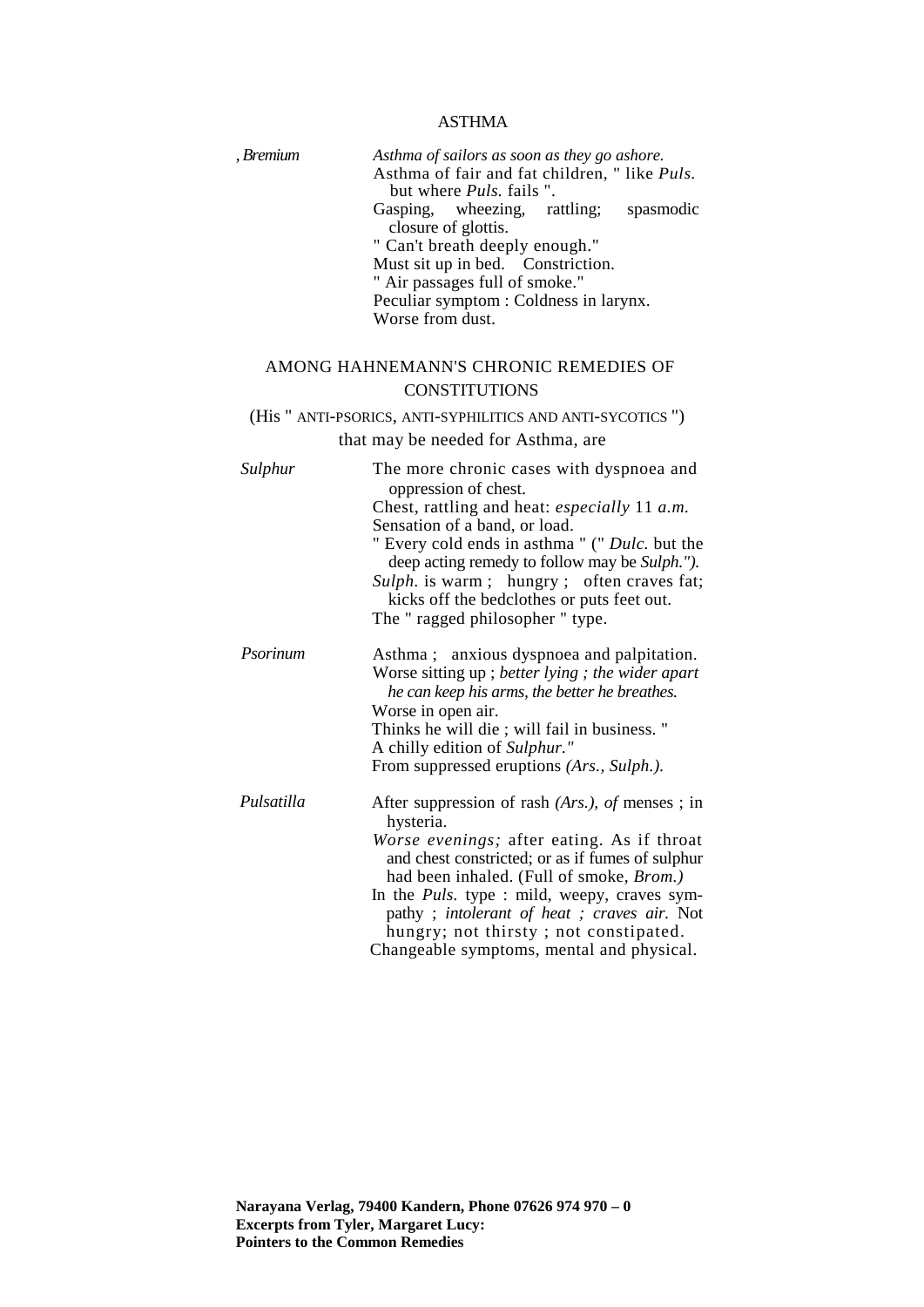## SMALL-POX

#### **ACONITUM NAPELLUS**

To modify first stage and early second stage. High fever: great restlessness. Fear of death.

#### **ANTHRACINUM**

Gangrenous cases, with severe burning.

#### **ANTIMONIUM TARTARICUM**

Long held by homoeopaths to be specific for small-pox.

Pustules with red areola, like small-pox, which leave a crust and form a scar.

Pains in back and loins.

Violent pain in sacro-lumbar region: slightest movement causes retching and cold sweat.

Violent headache:  $\langle$  evening;  $\langle$  lying;  $\rangle$  sitting up;  $\rangle$  cold.

Variola; backache, headache; cough with crushing weight on chest; before or at beginning of eruptive stage; diarrhoea, etc. Also when eruption fails.

LILIENTHAL says: "Tardy eruption with nausea, vomiting, sleeplessness, or suppression of eruption. Putrid variola with typhoid symptoms *(Bapt.).*

#### **APIS**

Erysipelatous redness and swelling, with stinging-burning pains, throat and skin.

Absence of thirst.

Urine scanty—later suppressed.

#### **ARSENICUM ALBUM**

Great sinking of strength. Burning heat: frequent small pulse. Great thirst. Great restlessness. Rash irregularly developed with typhoid symptoms. Haemorrhagic cases, or when pustules sink in, and areolae grow livid. Metastasis to mouth and throat. Worse cold. *(Apis* worse heat.)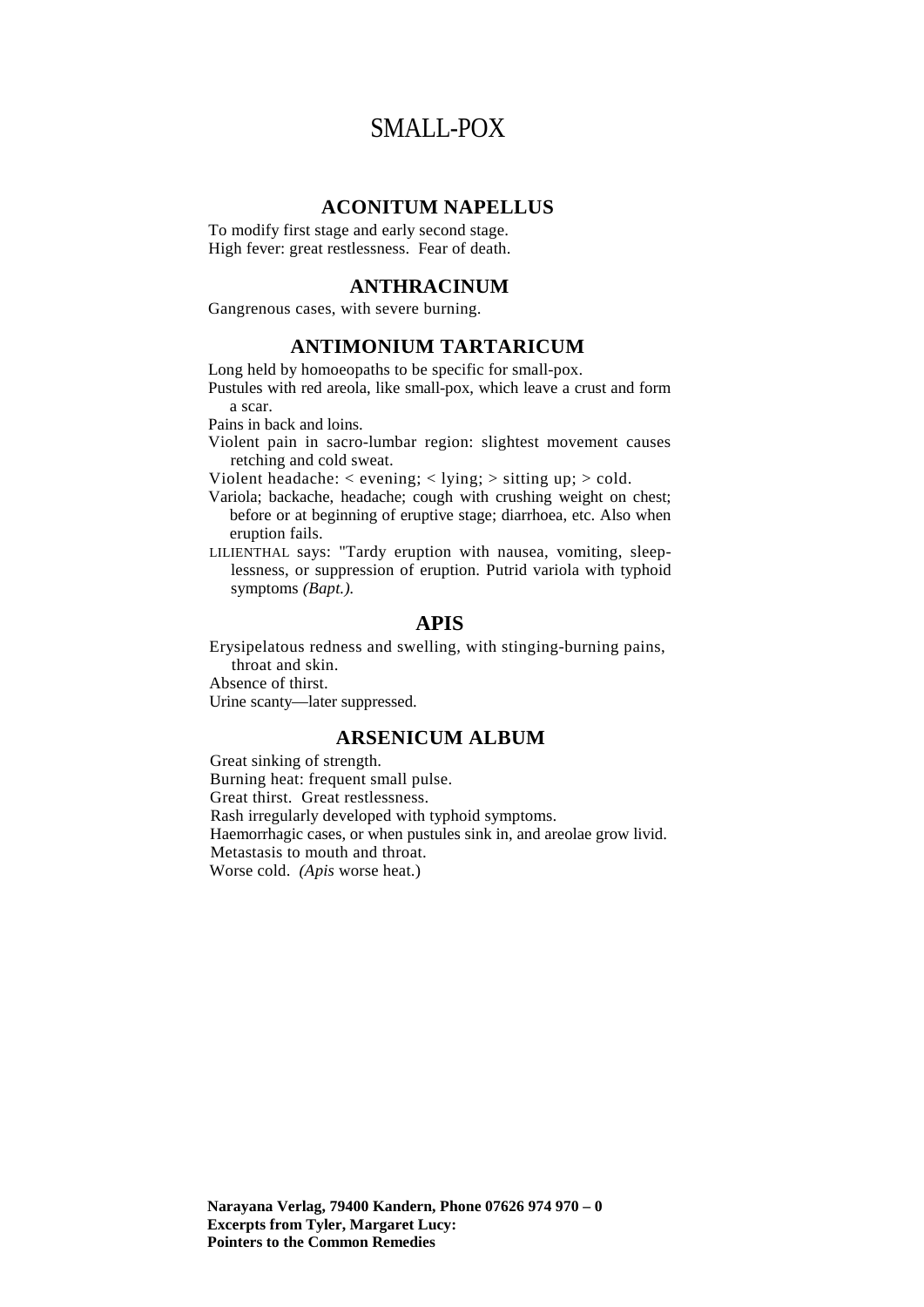#### 158 SMALL-POX

#### **BAPTISIA**

Typhoid symptoms: foetid breath.

Pustules thick on arch of palate, tonsils, uvula, in nasal cavities; but scanty on skin.

Great prostration with pain in sacral region.

Drowsy; comatose; limbs feel "scattered".

### **BELLADONNA**

First stage; high fever and cerebral congestion. Intense swelling of skin and mucous membrane. Dysuria and tenesmus of bladder. Delirium and convulsions. Photophobia.

#### CROTALUS HORRIDUS

Pustular eruptions. After vaccination. Eruptions, boils, pustules, gangrenous conditions, when fever is low and parts bluish. Haemorrhagic cases.

#### CUPRUM SULPHURICUM

Cerebral irritation, where eruption fails to appear. Convulsive phenomena.

#### HAMAMELIS VIRGINICUS

Haemorrhagic cases oozing of dark blood from nose; bleeding gums; haematemesis, bloody stools.

#### **HIPPOZAENINUM**

#### (Nosode of Glanders)

Low forms of malignant ulcerations, especially where nasal cartilages are affected.

Confluent small-pox.

Pustules and ulcers spread extensively over body till hardly a pan remains free.

#### **HYOSCYAMUS**

Eruption fails to appear, causing great excitement, rage, anguish, delirium in paroxysms. Wants to get out of bed, and uncover.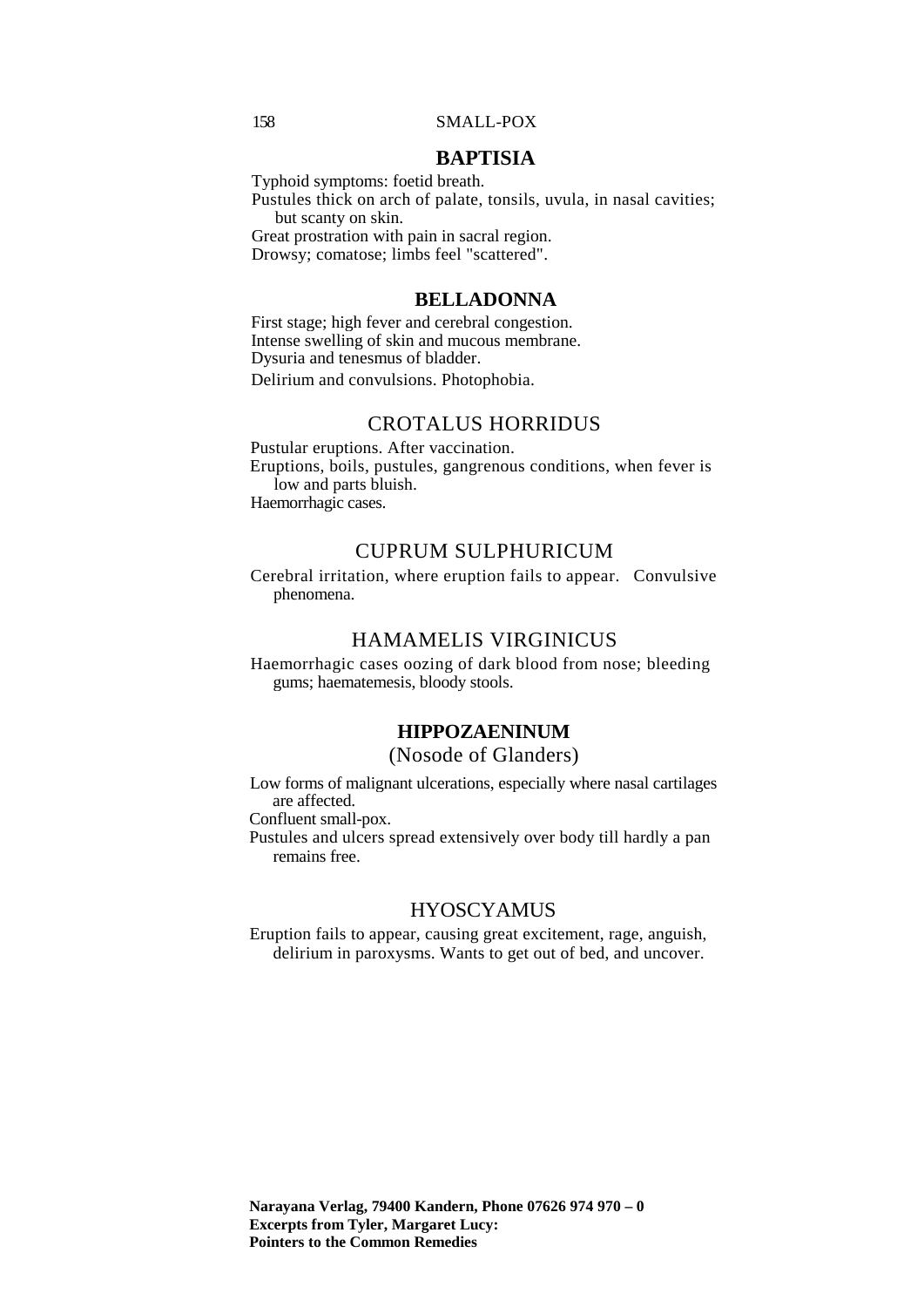#### SMALL-POX 159

#### **LACHESIS MUTA**

Haemorrhagic cases. Worse after sleep. Dusky or purplish appearance, with excessive tenderness to touch.

#### **MALANDRINUM**

(The nosode of "grease"\* in horses.) CLARKE says: Homoeopaths have found in *Maland.* a very effectual protection against infection with small-pox and vaccination.

#### **MERCURIUS**

**Stage of maturation: ptyalism. Tendency of blood to head.** Moist swollen tongue with great thirst. Diarrhoea or dysentery with tenesmus, especially during desiccation.

### **PHOSPHORICUM ACIDUM**

 $\overline{\phantom{a}}$ .

Confluent, with typhoid conditions. "Pustules fail to pustulate; degenerate into large blisters, which leave raw surface." Stupid: wants nothing: not even a drink. Answers questions but does not talk. Subsultus tendinum: restlessness. Fear of death. Watery diarrhoea.

#### **PHOSPHORUS**

**Haemorrhagic diathesis. Bloody pustules. Hard dry cough: chest raw.** 

**Haemorrhage from lungs.** 

**Back as if broken: faintings. Great thirst.**

#### **RHUS TOXICODENDRON**

**"Eruption turns livid and typhoid symptoms supervene." Dry tongue. Sordes lips and teeth.** 

**Wants to get out of bed. Great restlessness** *(Ars.)* 

**Confluent: great swelling at first, afterwards eruption shrinks, and becomes livid.**

**\* "** *Grease " in hone\* ma,* **or** *is believed to be identical with pustules occurring on the udders of cows, which affected the hands of milkmaids and rendered them*  immune from Small-pox: it teas from this observation that inoculation and later *vaccination (from "cow-pox") arose.*

**Narayana Verlag, 79400 Kandern, Phone 07626 974 970 – 0 Excerpts from Tyler, Margaret Lucy: Pointers to the Common Remedies**